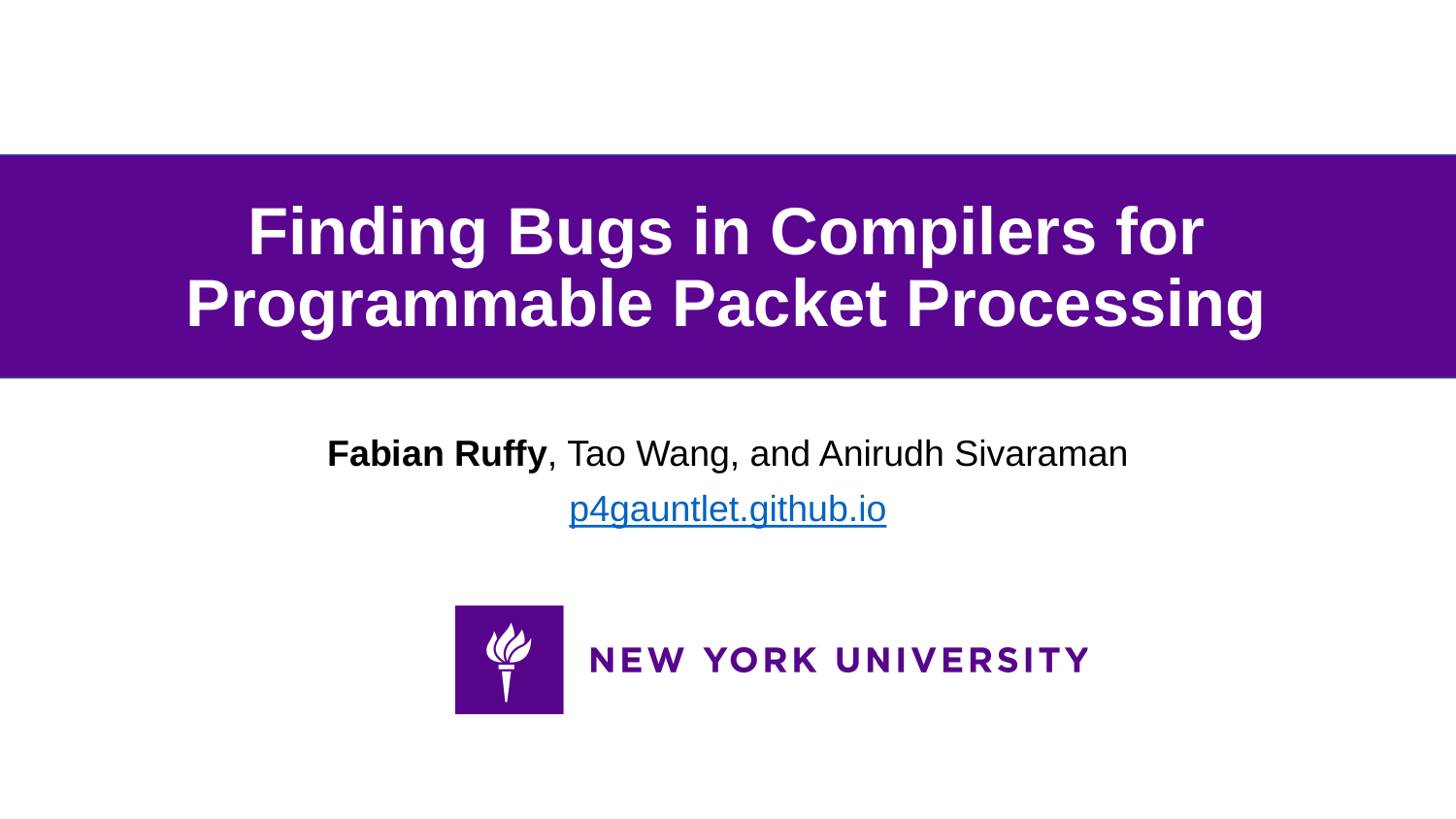# Computation is Moving to Accelerators

## **Accelerators** for machine learning

Google TPU, Intel VPU

## **Cloud FPGAs** for specialized tasks

**>> Microsoft Catapult, Amazon F1** DPUs (Fungible, NVIDIA Bluefield)

## **Programmable Networks**

- SmartNICs (Xilinx, Pensando)
- $\triangleright$  Programmable switch chips (Barefoot, Cisco, Broadcom)





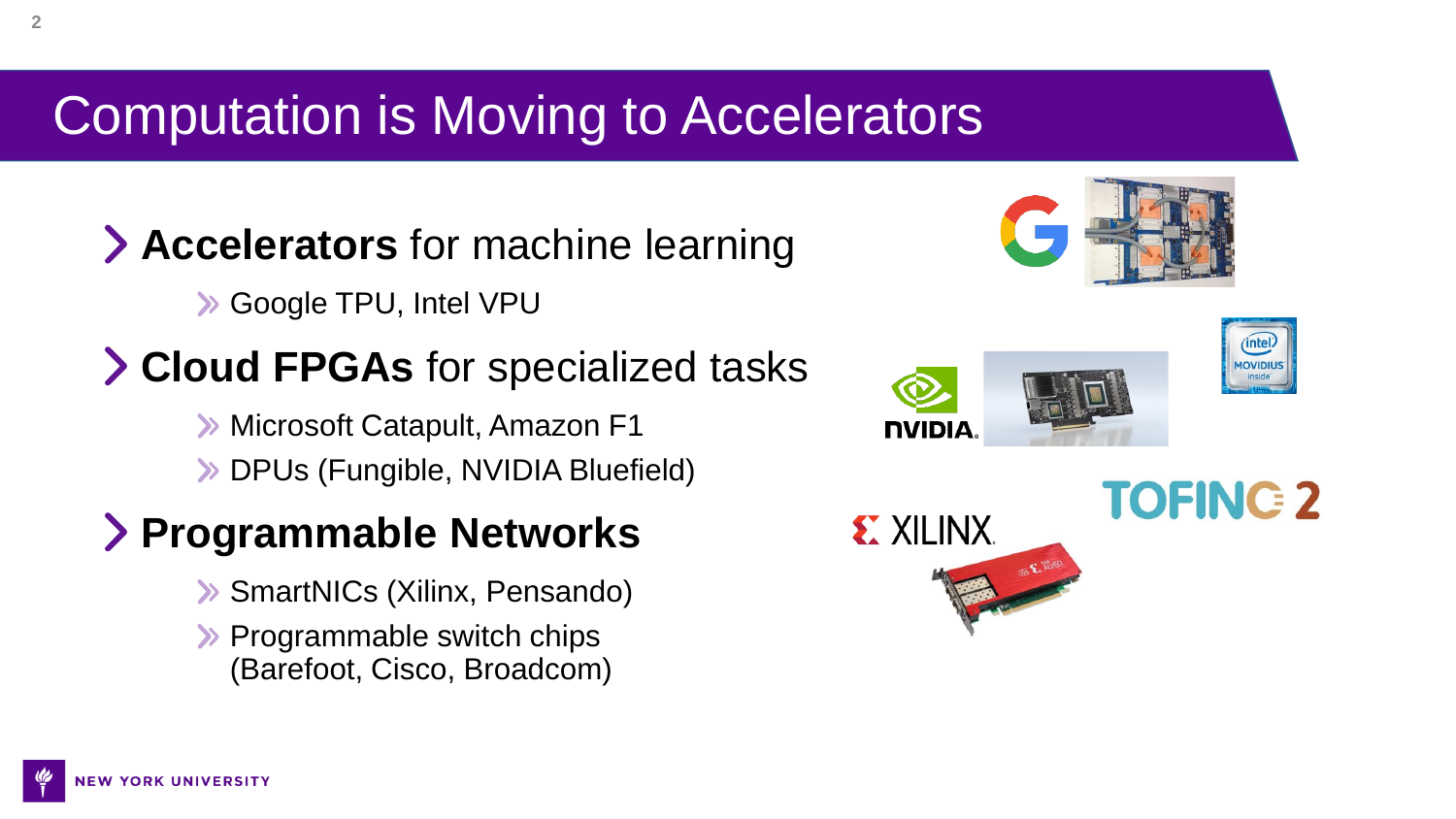# Accelerators and Domain-Specific Languages

## Force the developer to **"think" in acceleratorspecific abstractions**

## **Examples**

**EXA:** TensorFlow HLO for deep learning models

**>> P4/NPL for packet processing** 



**Consequence**

DSLs are often constrained and **not** Turing-complete!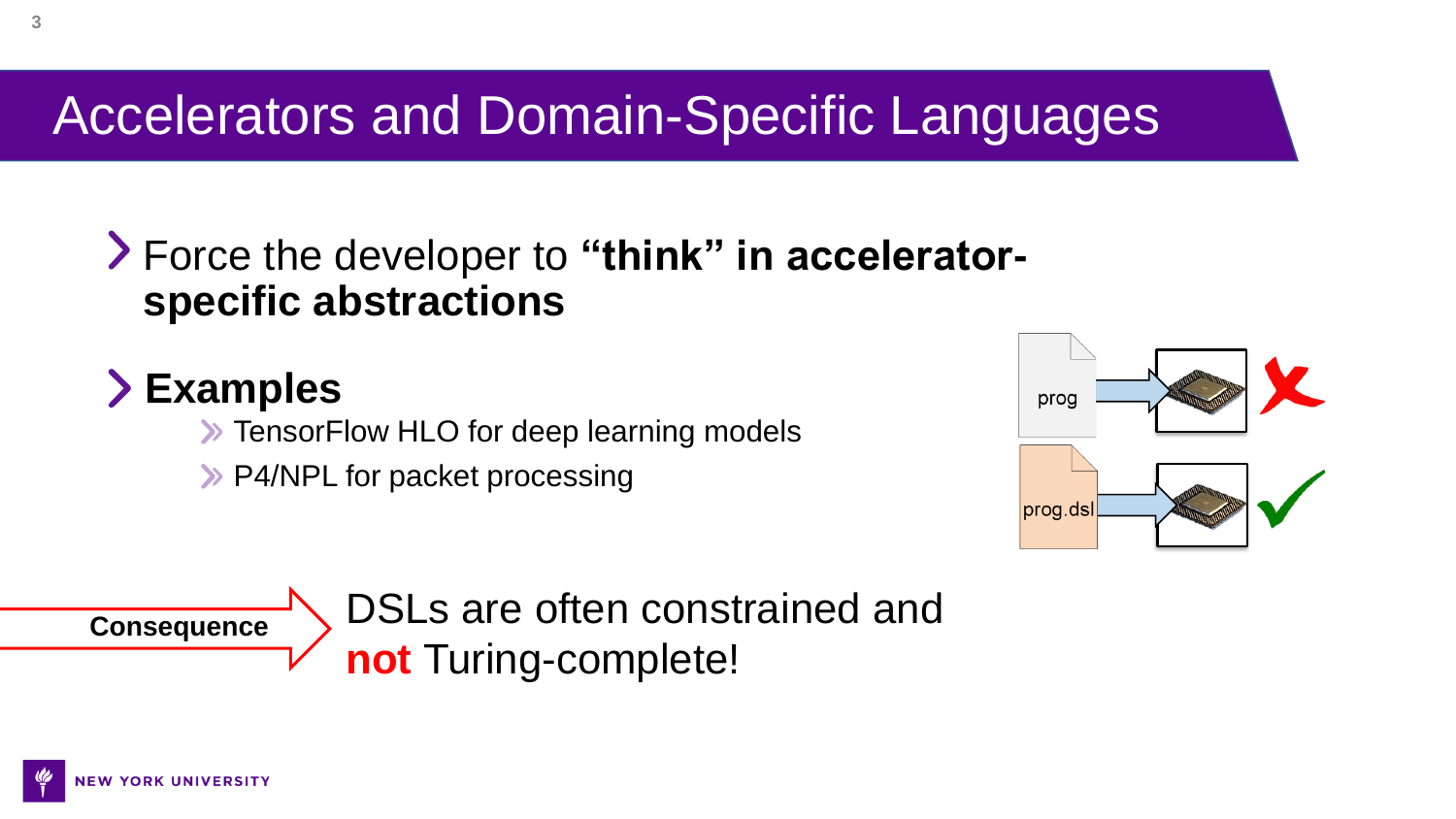# Compilers and Domain-Specific Languages

## DSLs typically require a custom compiler, which…

- $\blacktriangleright$  enforces the restrictions for the target accelerator
- **Inter-** translates high-level spec into device-specific instructions
- applies domain-specific optimizations
- **Exercise in accelerators leads to…** 
	- …more domain-specific compilers to deal with

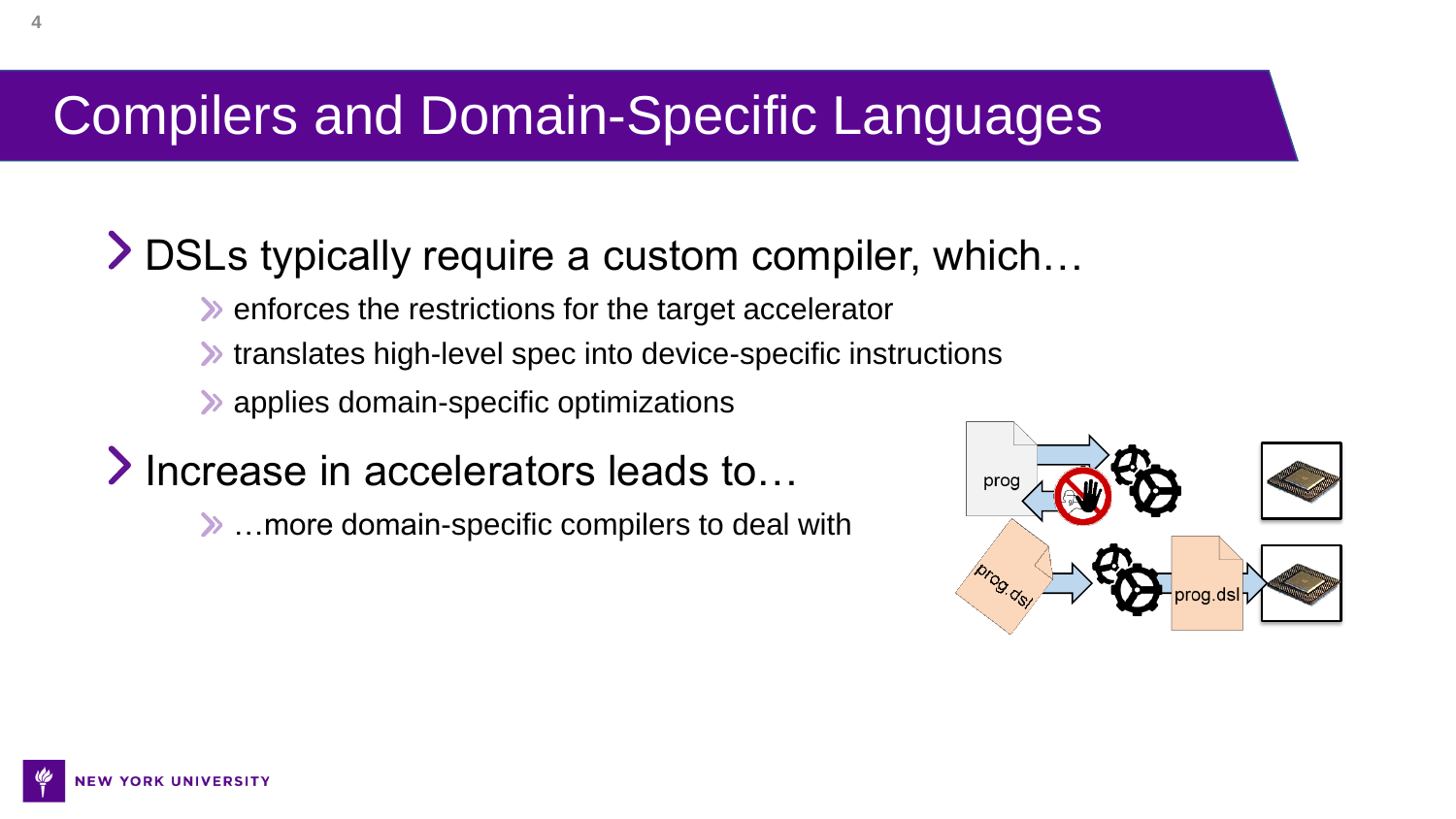## What about Bugs in These Compilers?

## Compilers for these DSLs may have bugs

- $\rightarrow$  Newer  $\rightarrow$  not as well-tested as general-purpose GCC, LLVM, ICC
- $\triangleright$  Often compile for mission-critical paths  $\rightarrow$  high impact of faults
- **Examplies domain-specific optimizations**

> How do we make sure that these compilers are reliable?

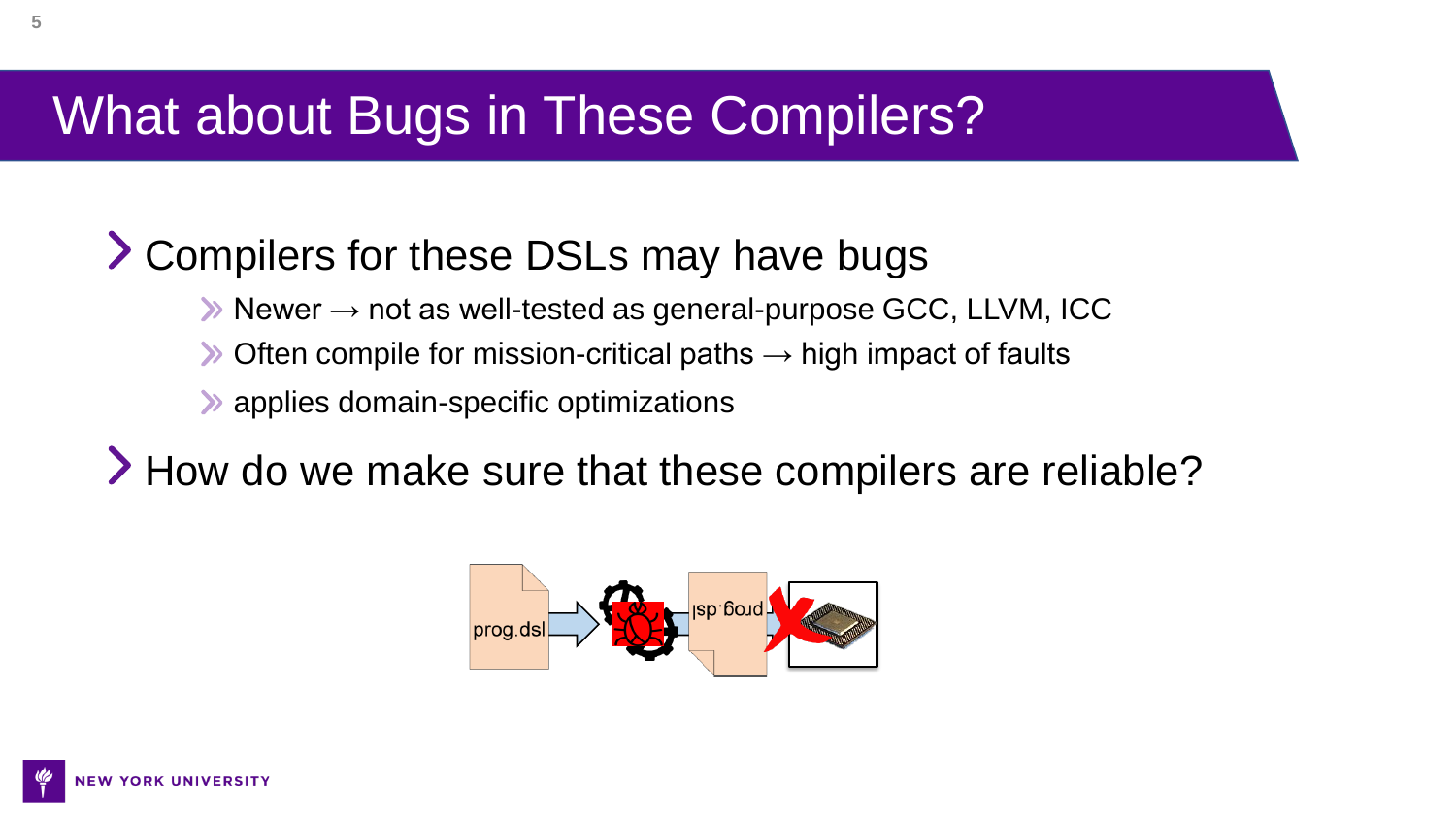# Exploit Constrained DSLs!

**Observation**: DSLs only need to express restricted functionality

## If we constrain our DSL just right we can...

- …efficiently apply formal methods
- …revive old techniques from compiler and testing literature

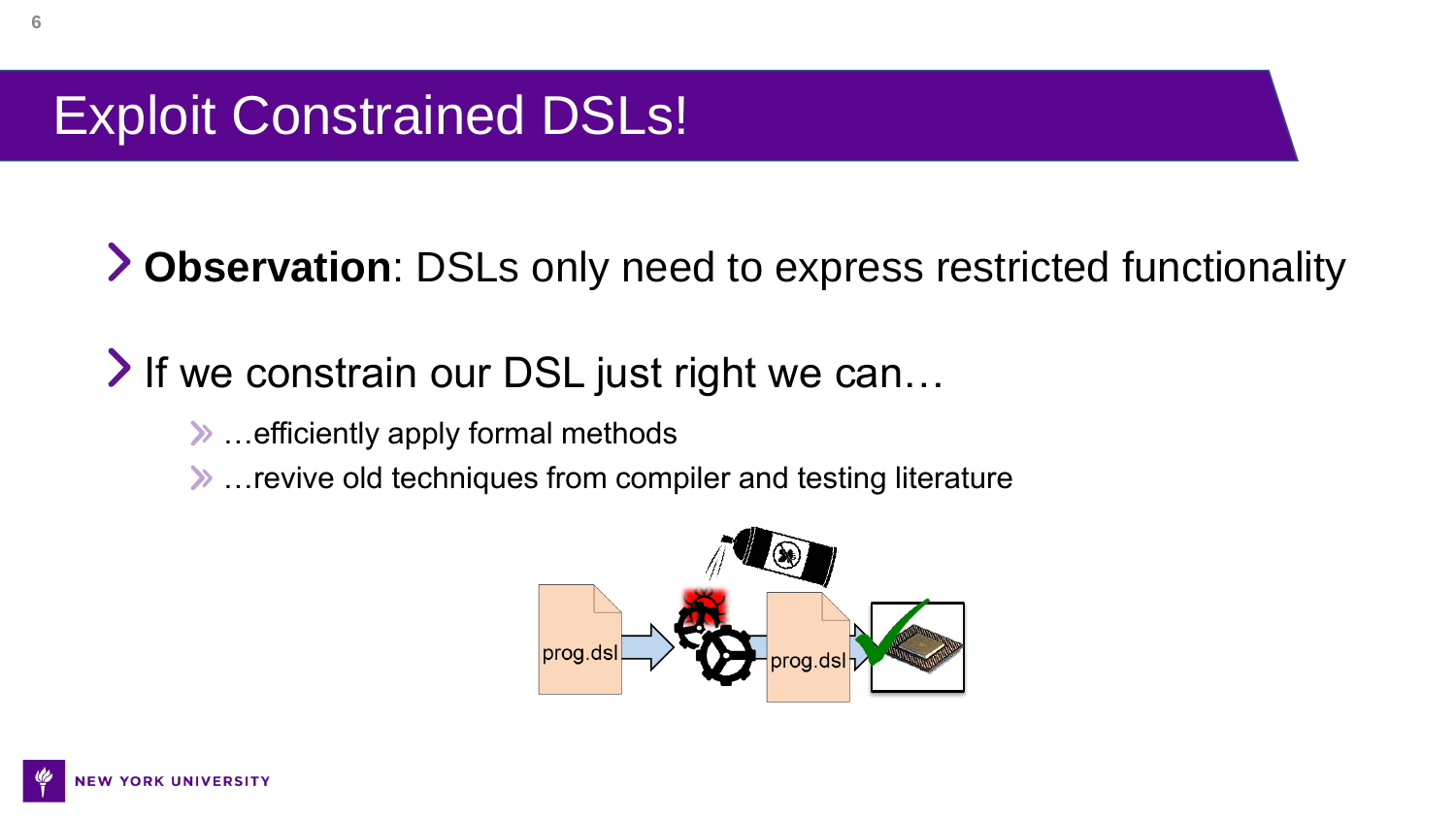# Our Work: Bug-finding Techniques for P4<sub>16</sub>

## We describe

- $\gg$  How to find bugs in compilers for the P4<sub>16</sub> DSL
- **>>** How we revive old compiler techniques to find bugs
- $\blacktriangleright$  **Gauntlet**, our tool suite that finds bugs in  $P4_{16}$  compilers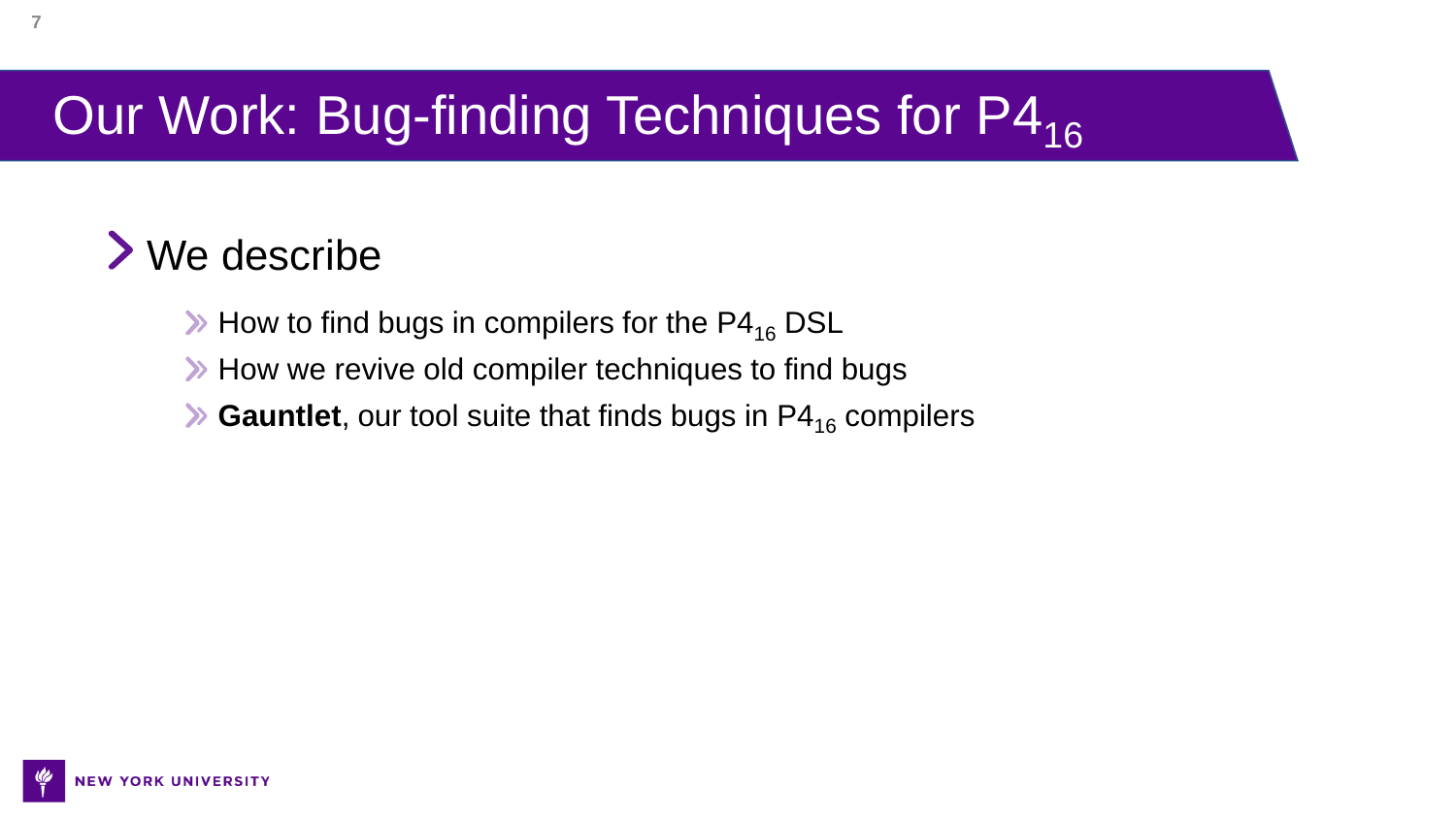# Broader Takeaways

## Designing a DSL well can lead to effective analysis tools

- **>> Limiting undefined behavior eases code generation**
- **>>** Restrictions make expressive semantics possible

## $\geq$  P4<sub>16</sub> is such a semantics-friendly DSL. This helped us...

- …identify **more than 90** bugs within eight months of testing
- …apply translation validation at scale without false positives
- …integrate translation validation into the CI pipeline of P4C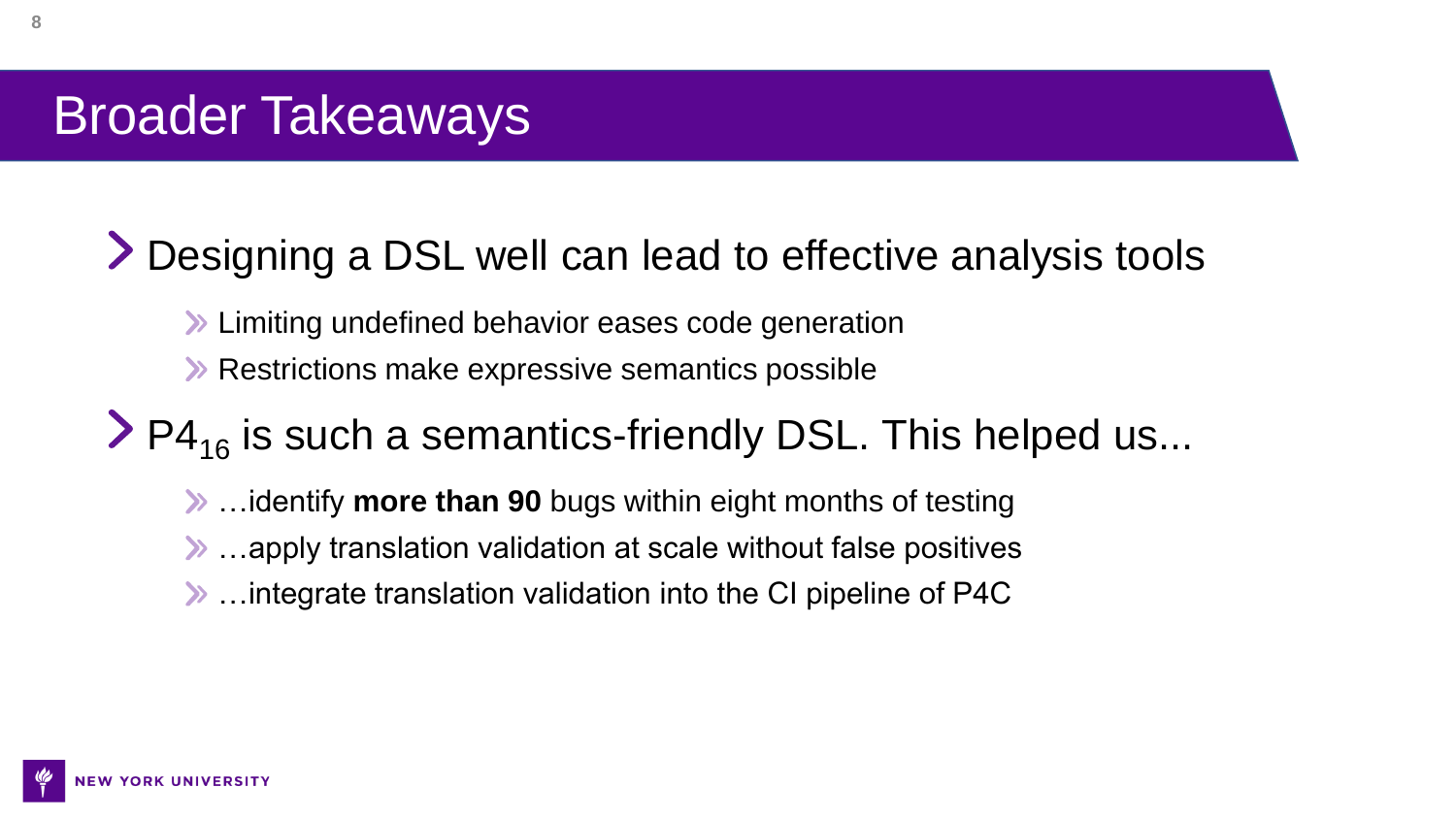# What is P4?

## > DSL for network data planes

- **>>** Specifies how an incoming packet header is parsed
- Allows the implementation of custom network protocols

## Open and **standardized**

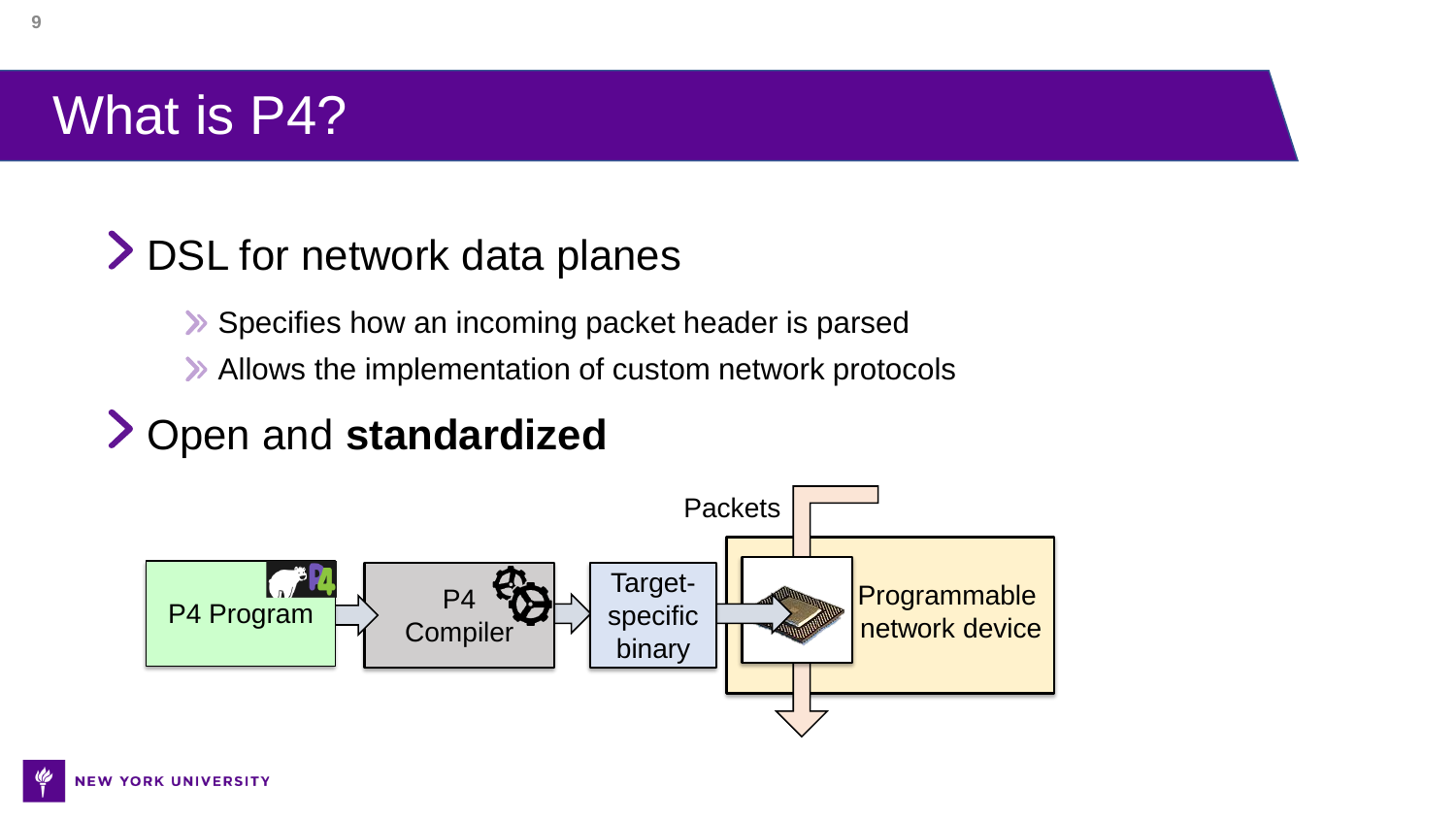# P4: Current Landscape

# > Back ends

**>>** Intel (Barefoot) Tofino, Cisco Silicone One, Xilinx Alveo

# Users

Google, Broadcom, Nokia, Orange…

## $\geq$  P4<sub>16</sub> DSL has a reference compiler: P4C

- **Example 3 Has status similar to LLVM/GCC; represents the P4 spec**
- $\triangleright$  P4C transforms input  $\rightarrow$  streamlines and optimizes code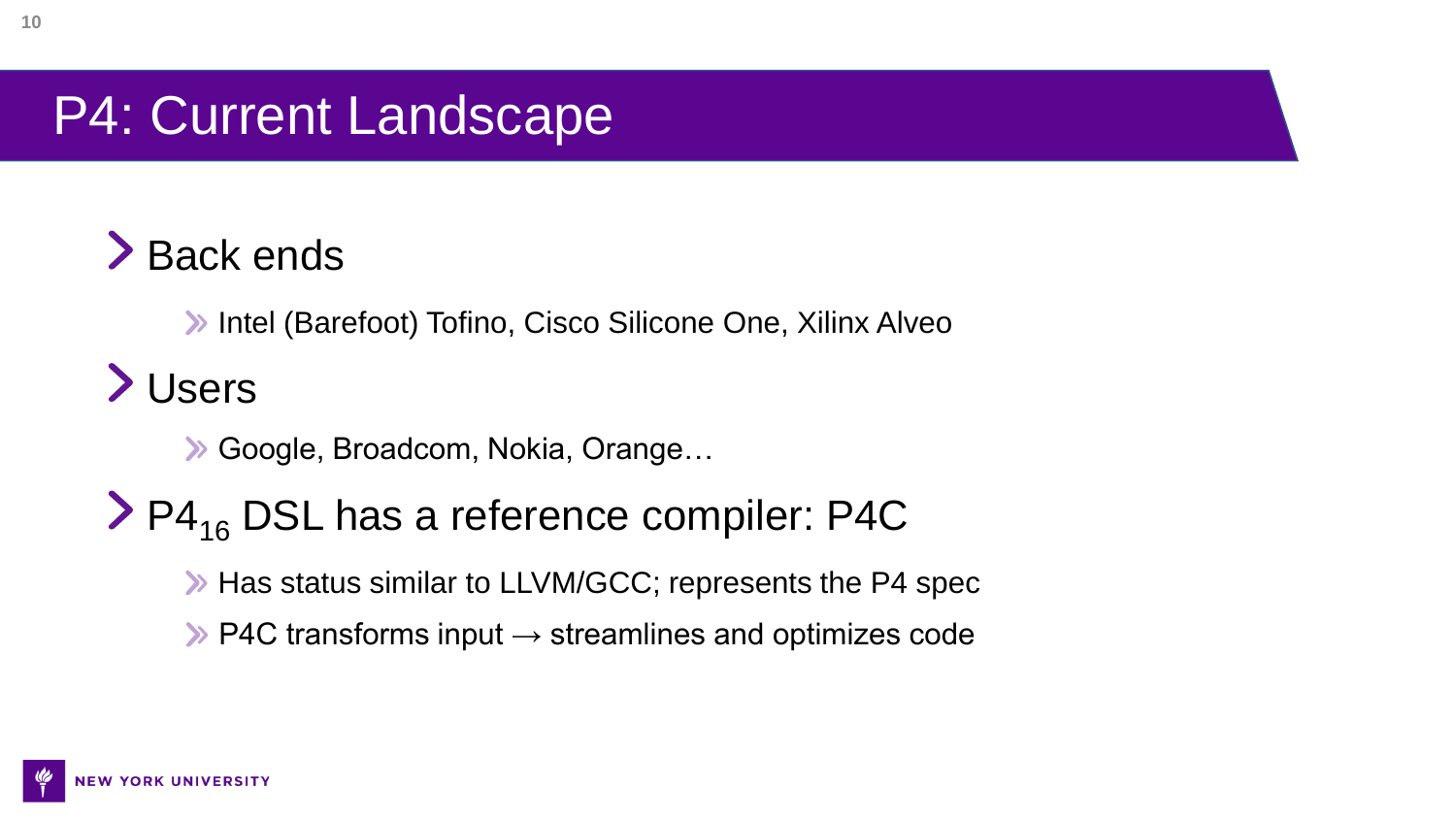## Compiler Context: P4C

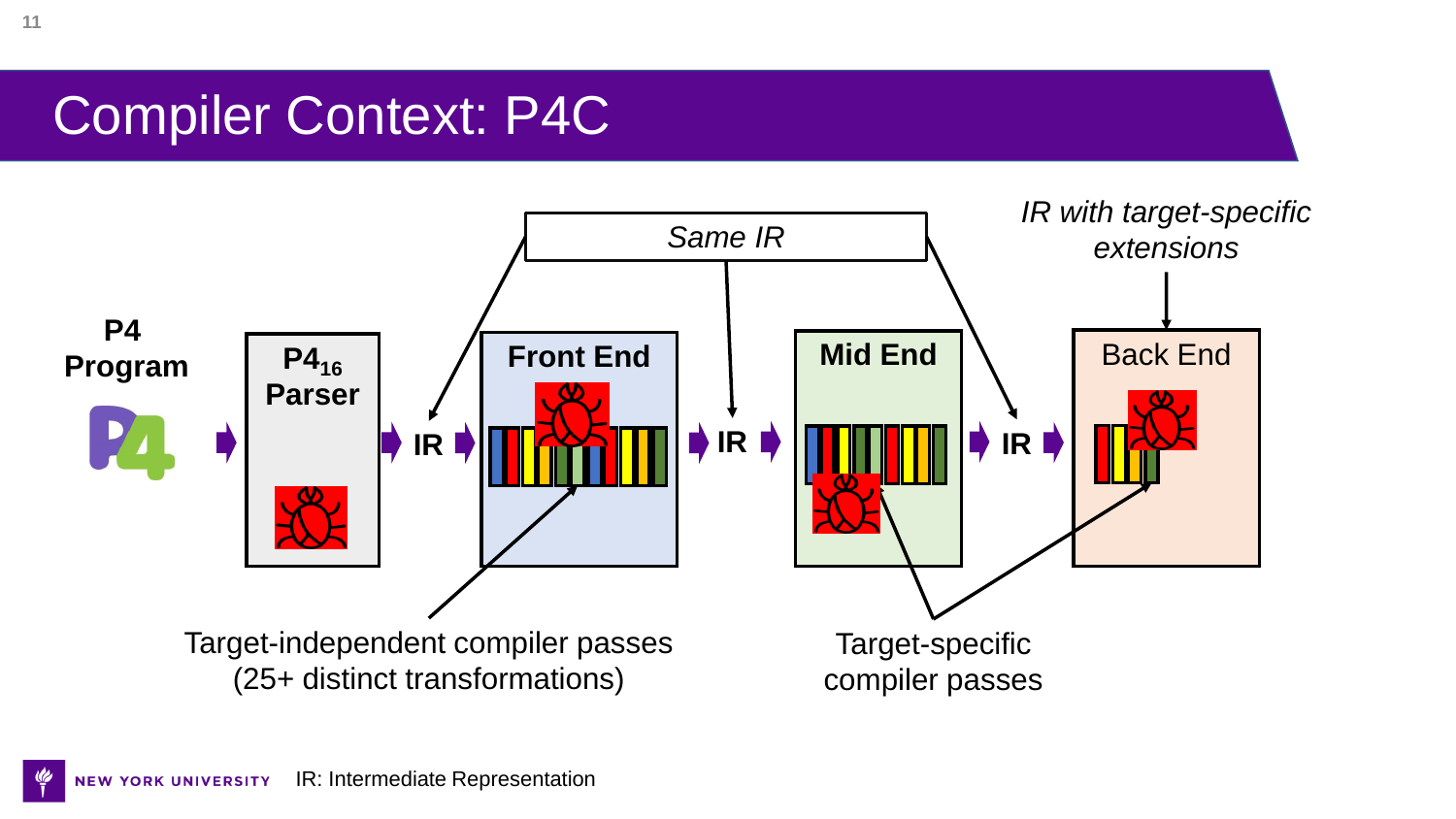# Stages of Testing a Compiler

| LEVEL                   |                  | <b>INPUT CLASS</b>                   | <b>CAN THE COMPILER HANDLE</b>  |
|-------------------------|------------------|--------------------------------------|---------------------------------|
|                         | 1                | <b>Sequence of ASCII characters</b>  | large input sizes?              |
| Precision               | $\mathbf 2$      | Sequence of words, etc.              | an invalid token?               |
|                         | 3                | <b>Syntactically correct program</b> | a missing bracket?              |
| eased                   | $\boldsymbol{4}$ | Type-correct program                 | adding int to a struct?         |
| $\overline{\mathbf{C}}$ | 5                | Statically conforming program        | a variable that is not defined? |
|                         | 6                | Dynamically conforming program       | transforming expressions?       |

[Differential testing for software](https://www.cs.swarthmore.edu/~bylvisa1/cs97/f13/Papers/DifferentialTestingForSoftware.pdf)., McKeeman, William M., *Digital Technical Journal, 1998*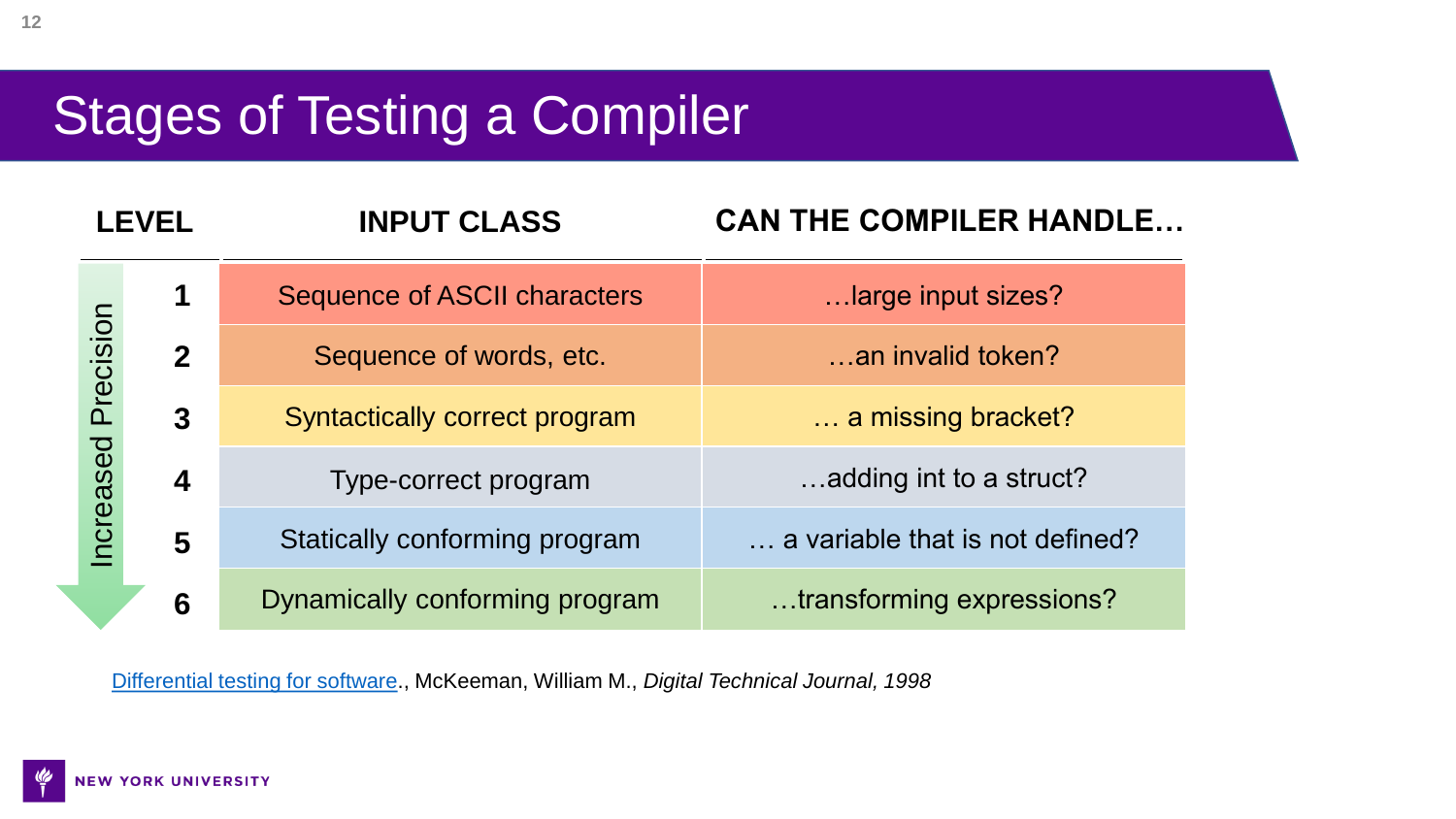# Two Types of Bugs

# Crash Bug

- "Obvious" bug
- **Example 2** Program that causes the compiler to exit abnormally
- All bugs up to level **5**

## Miscompilation or "Semantic Bug"

- No error raised, **but** behavior of program is altered
- **X** Typically caused by misbehaving compiler passes
- Level **6**

**Sequence of ASCII characters Sequence of words, white space… Syntactically correct program Type-correct program Statically conforming program Dynamically conforming program**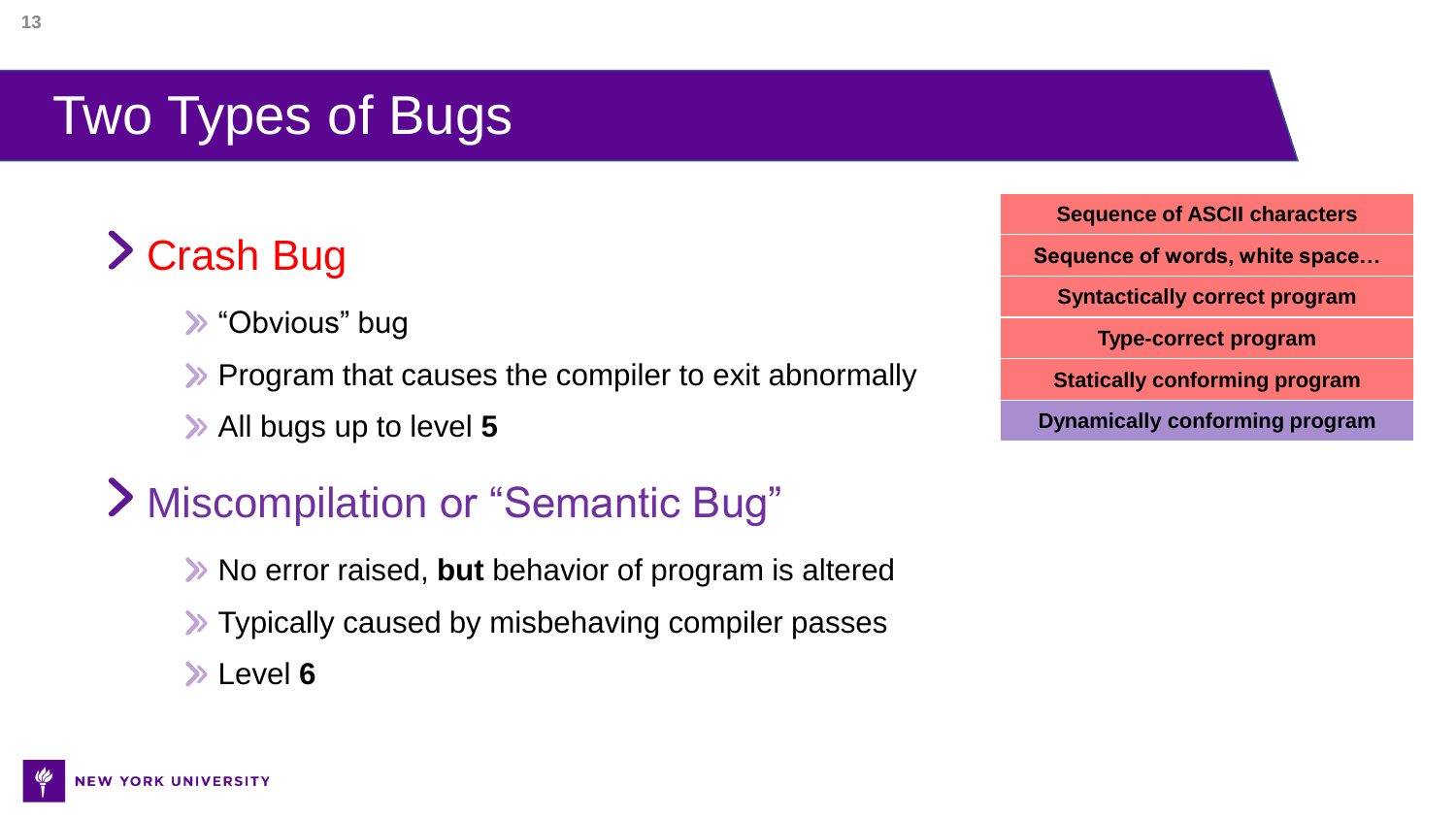# How to Crash the Compiler?

- **Random** programs
- We target level 5
	- Generate random programs that are valid



- I dentify programs that cause a non-zero exit code
	- **EX** Could also be a program that is incorrectly rejected

**Bonus**: Use the generated programs to find semantic bugs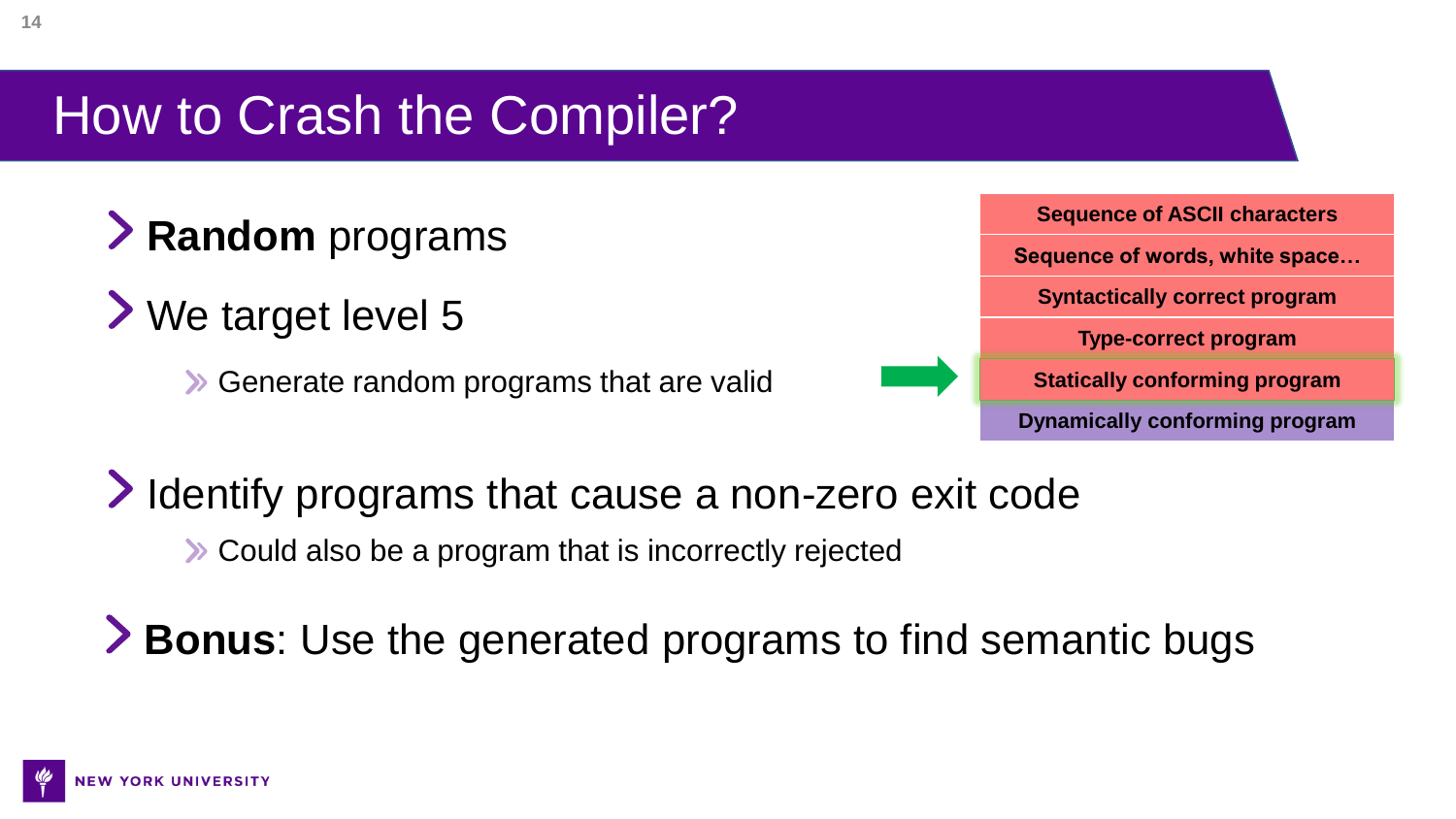## Handling Semantic Bugs in the Compiler

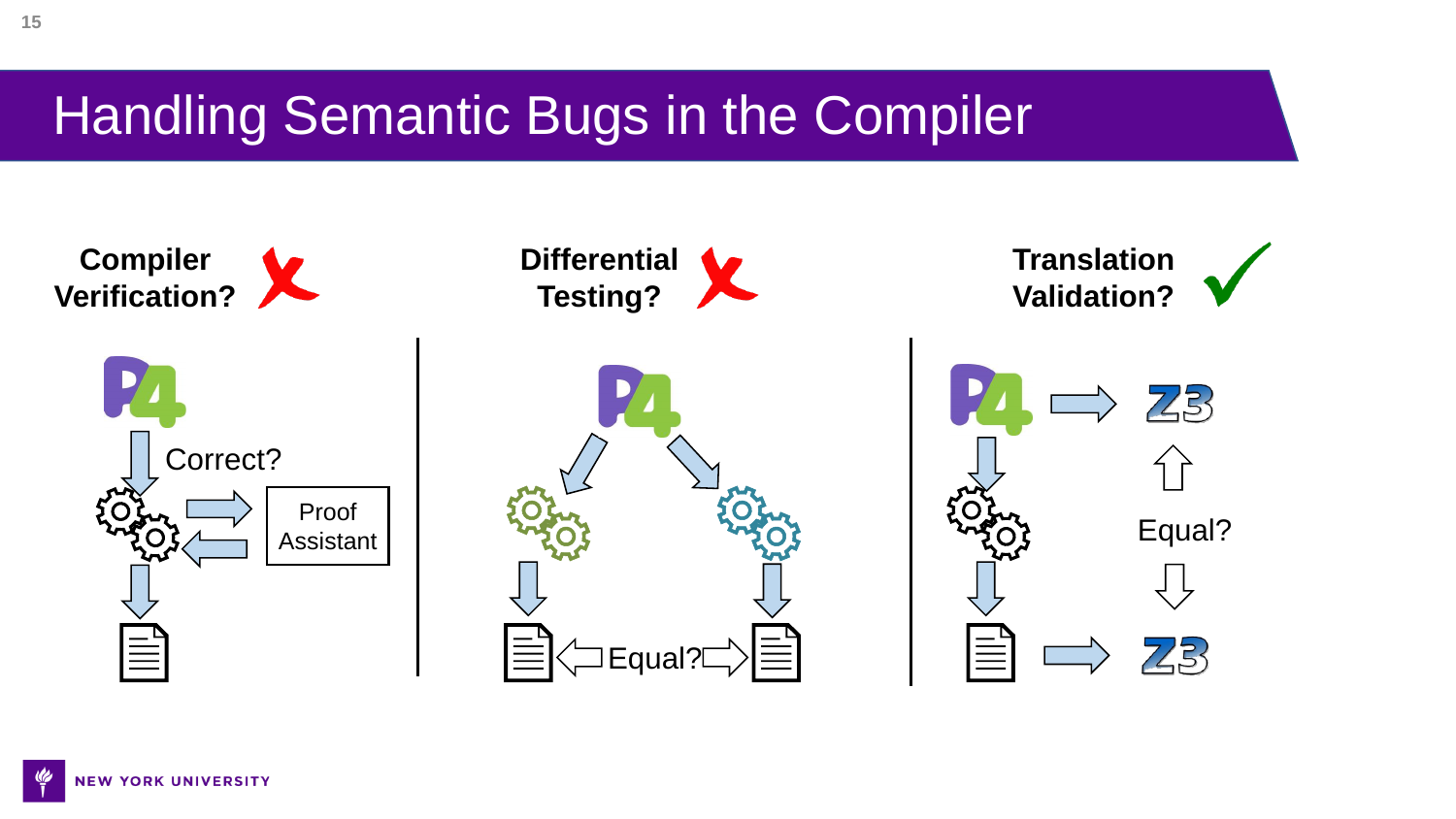# Why does Translation Validation Work for P4?

- > Historically limited because of undecidability
- **But**, P4's properties are a great fit for formal methods
	- **Example 20 Section** 2016 Turing-complete
	- **>>** Program-structure provides well-defined state
		- **Input/output and state known at program start**

# **We can compare entire programs!**

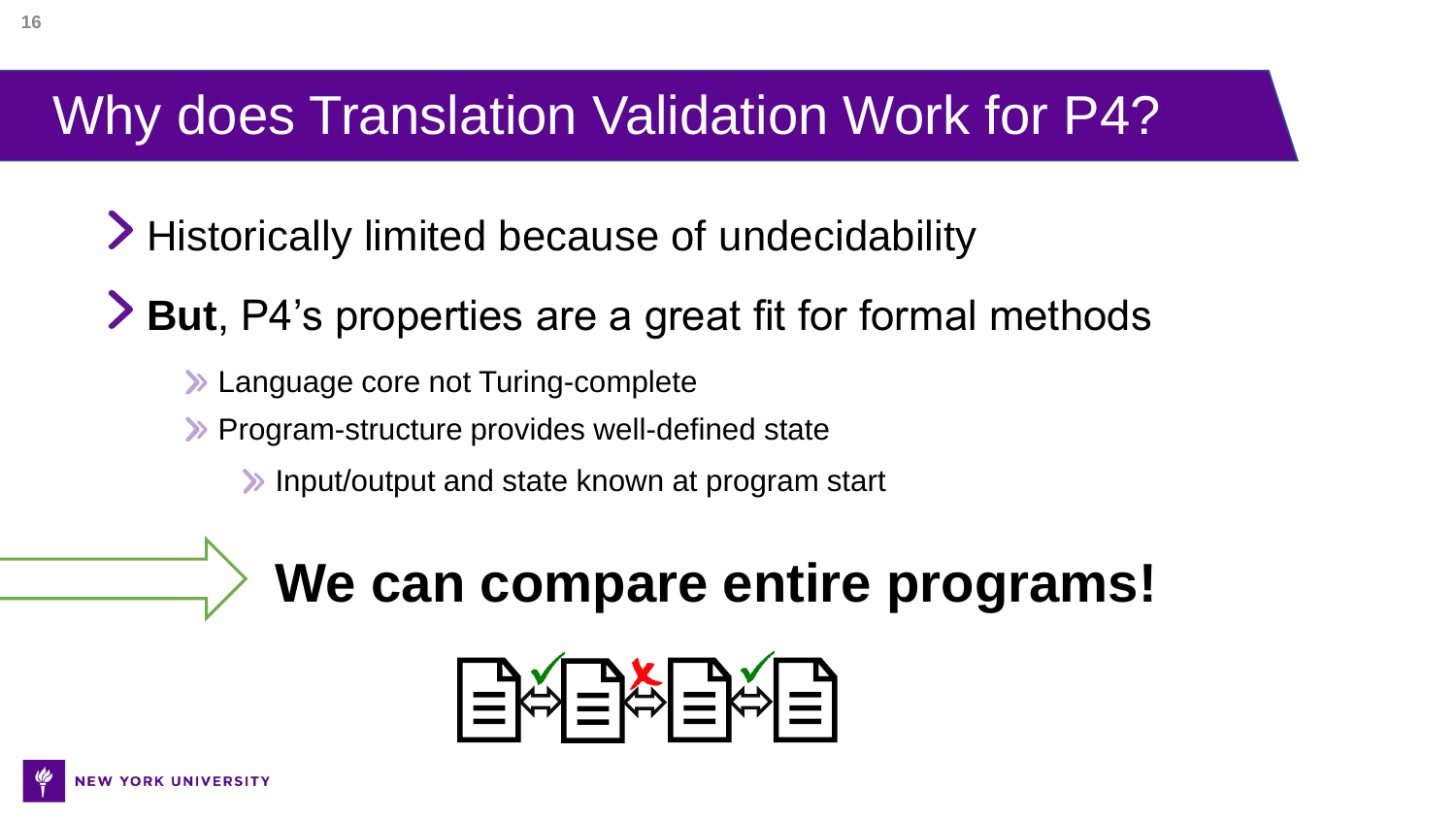# Model-Based Testing

Cannot use translation validation for closed-source compilers

- >> No access to the IR
- Output binary obfuscated and semantics unknown

Idea: Reuse program semantics to infer input and output

- **EXA Requires end-to-end test framework**
- Input/output pairs are computed based on program branches

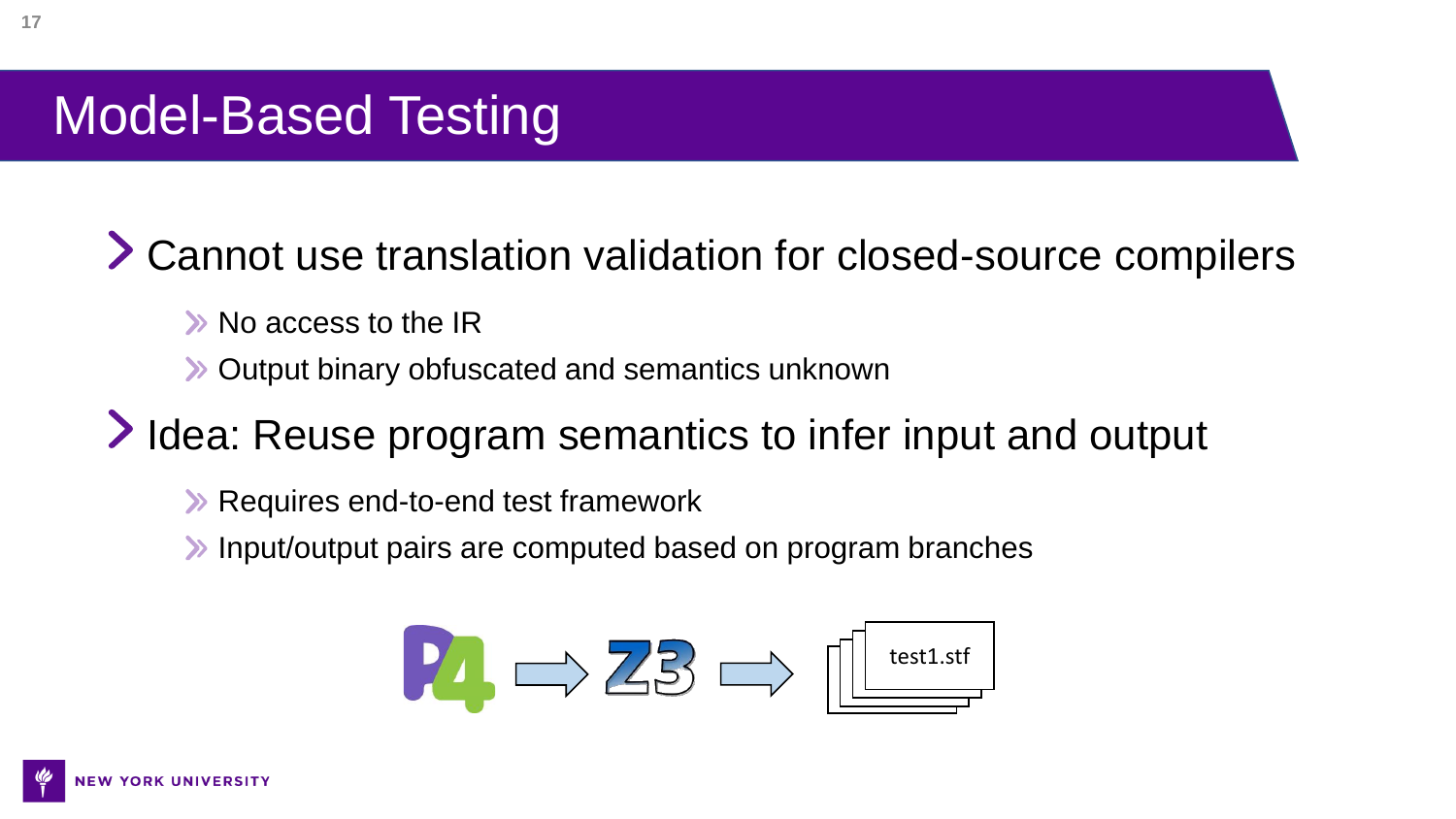# The Gauntlet Framework for P4

## **Toolbox of testing software**

- **>> Random code generator**
- Interpreter that converts  $P4_{16}$  to Z3
- **X** Translation validation and testing pipeline

## > Three concrete techniques for finding bugs

- 1. Random code generation to find crash bugs
- 2. Translation validation to identify semantic bugs
- **3. Bonus**: Model-based testing for closed-source compilers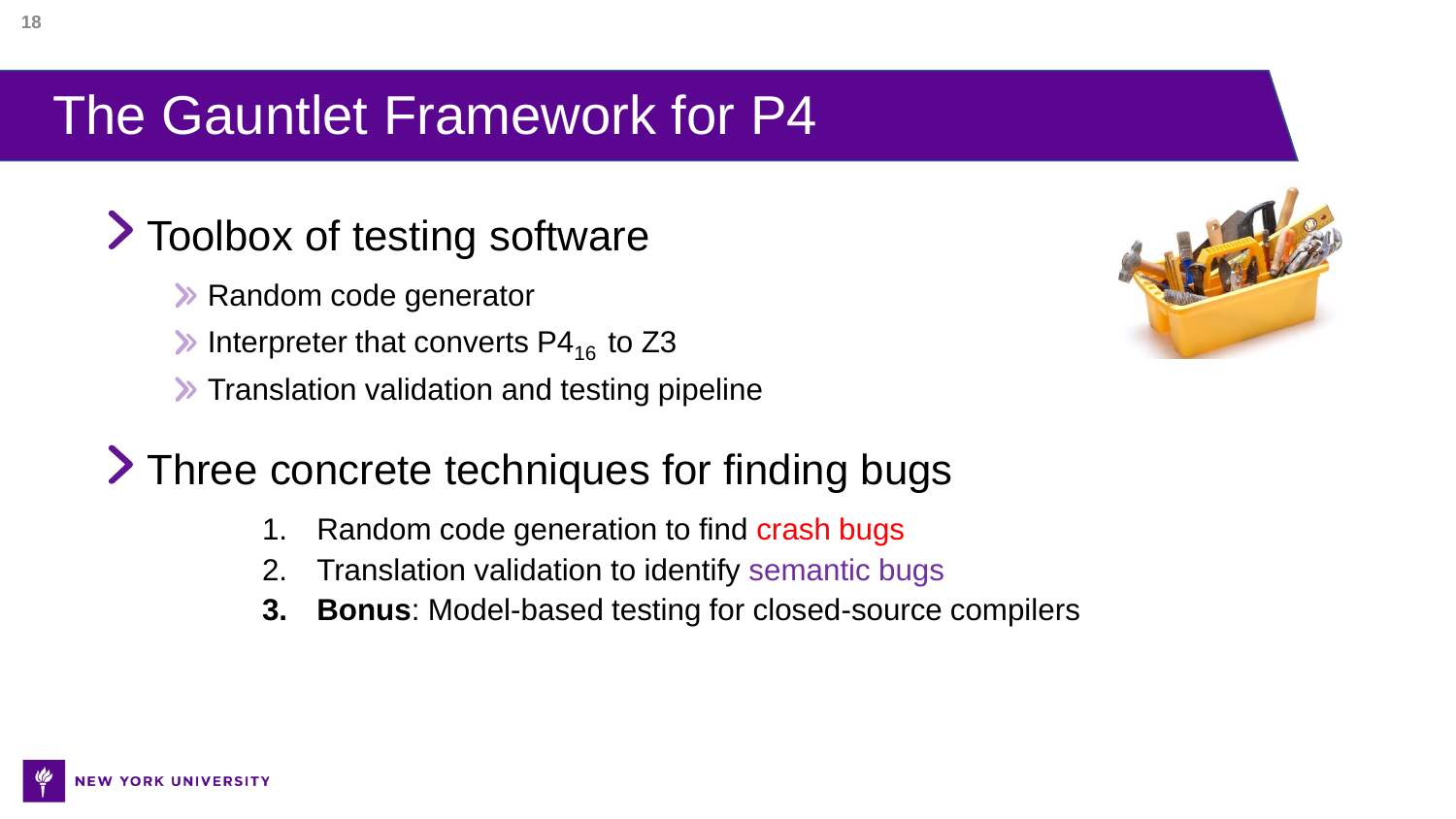## Normalized Z3 Semantics: Example

### P4 Program Semantic Representation

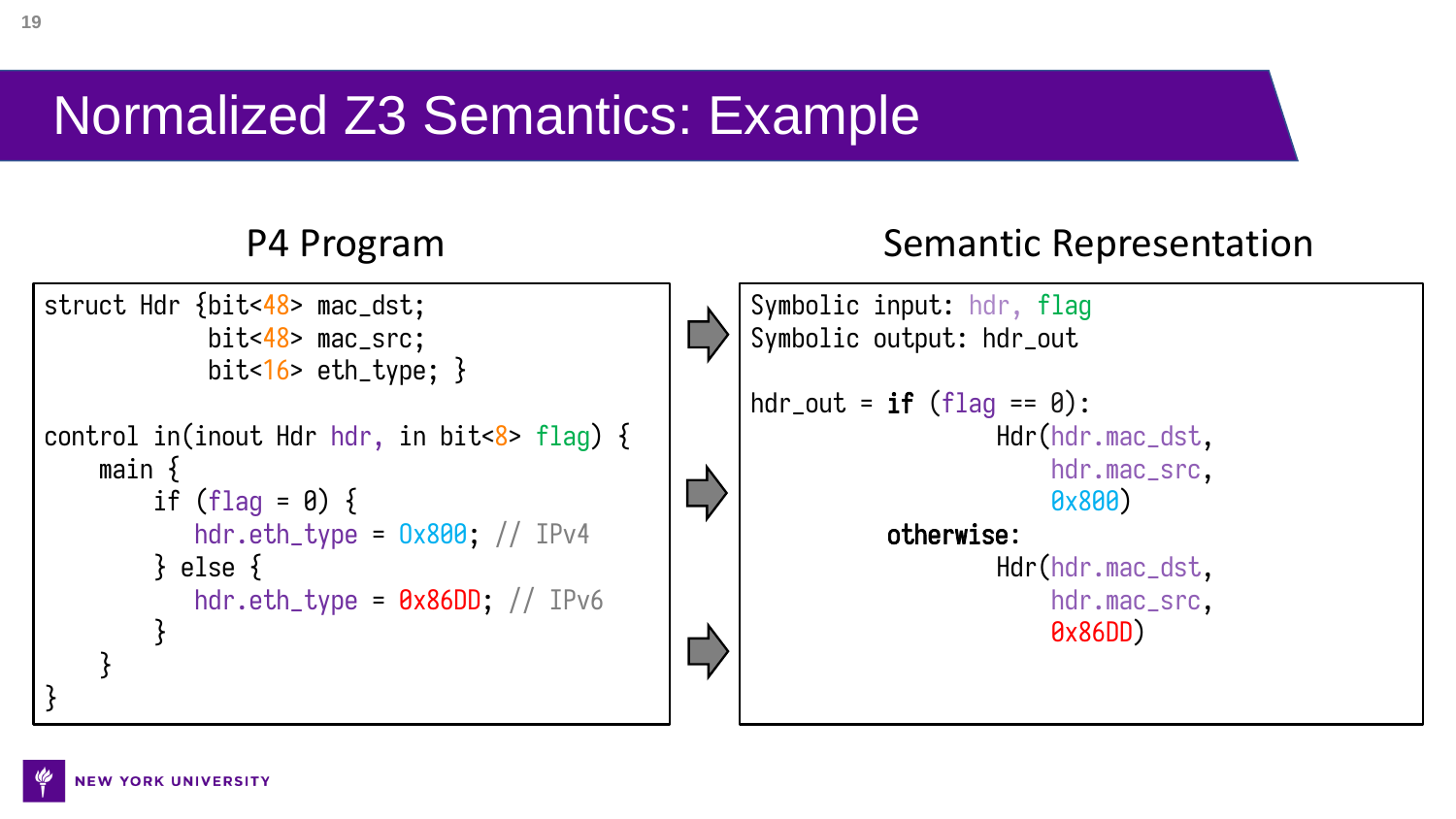# Generating a Random Program for P4C

## Program generator modelled after Csmith

- **EXA But does not avoid undefined behavior → Simpler**
- $\triangleright$  "Grow" the AST by picking from legal P4<sub>16</sub> expressions
- $\geq$  Code generation is guided by P4<sub>16</sub> specification
	- A correctly rejected, generated program is a bug in our tool
- **Small** fragments of the language sufficient to detect bugs  $\triangleright$  Branching is limited  $\rightarrow$  Performance not a concern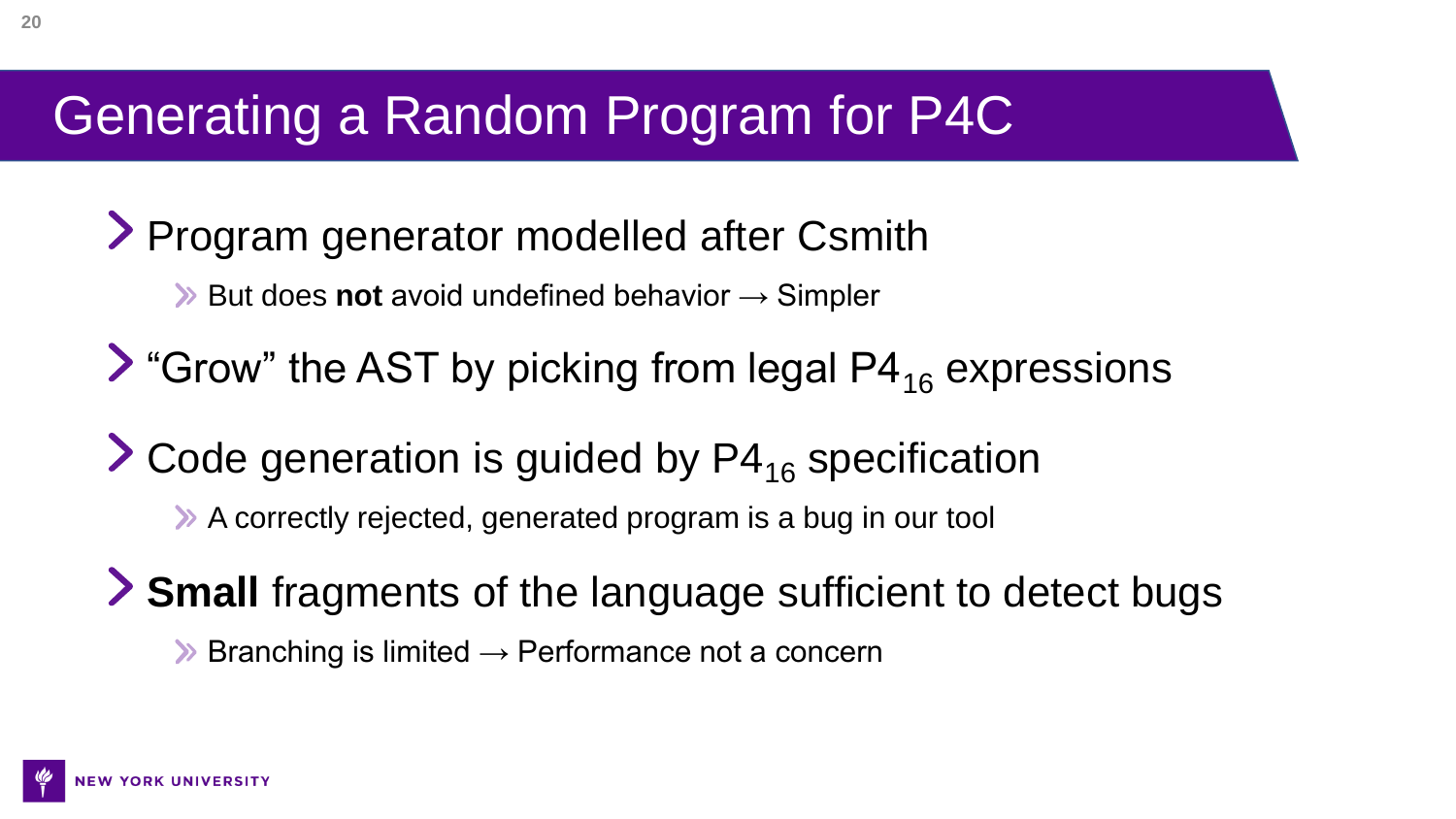## The Gauntlet Validation Workflow

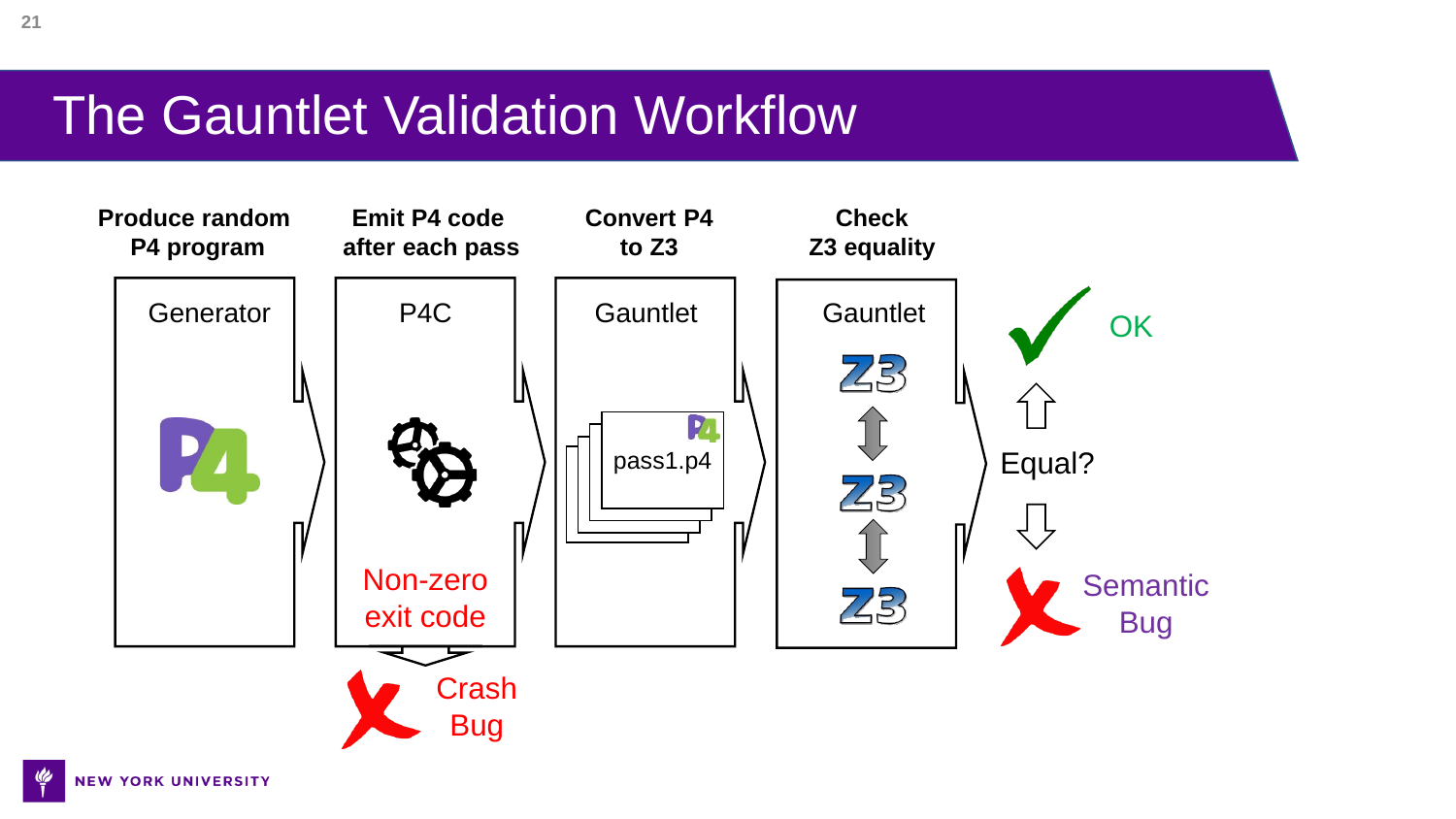# Bonus: Model-Based Testing

### **Produce random P4 program**

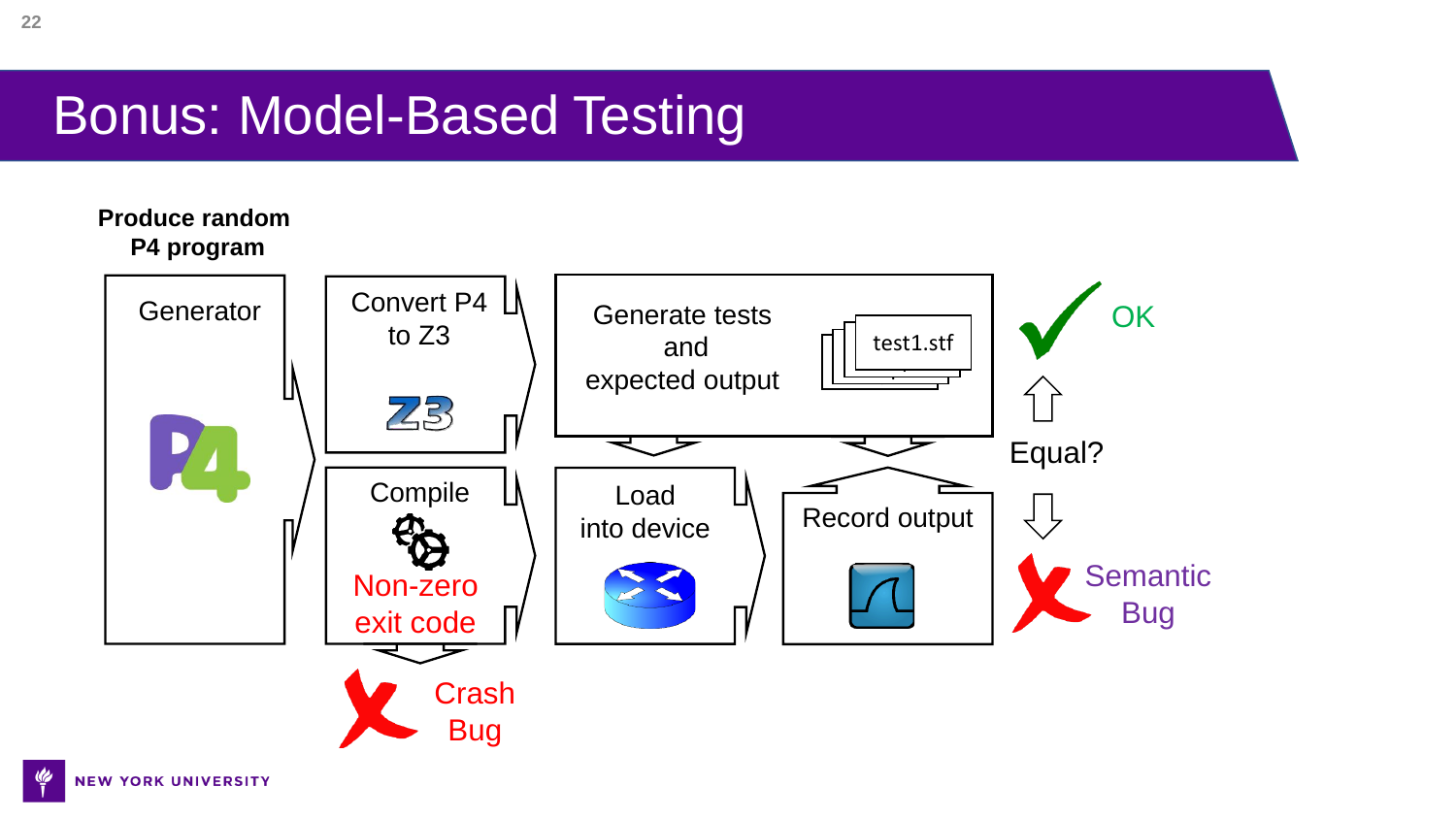## **Results**

## Found **96** compiler bugs in 8 months

- **62** compiler crashes (25/62 in the compiler for the Tofino network chip)
- **34** semantic bugs (7/34 in the compiler for the Tofino network chip)

## Some observations

- **X** Crashes were largely caused by an assertion firing
- **EXA:** Handling side-effects correctly is difficult

## Resulted in **6** specification changes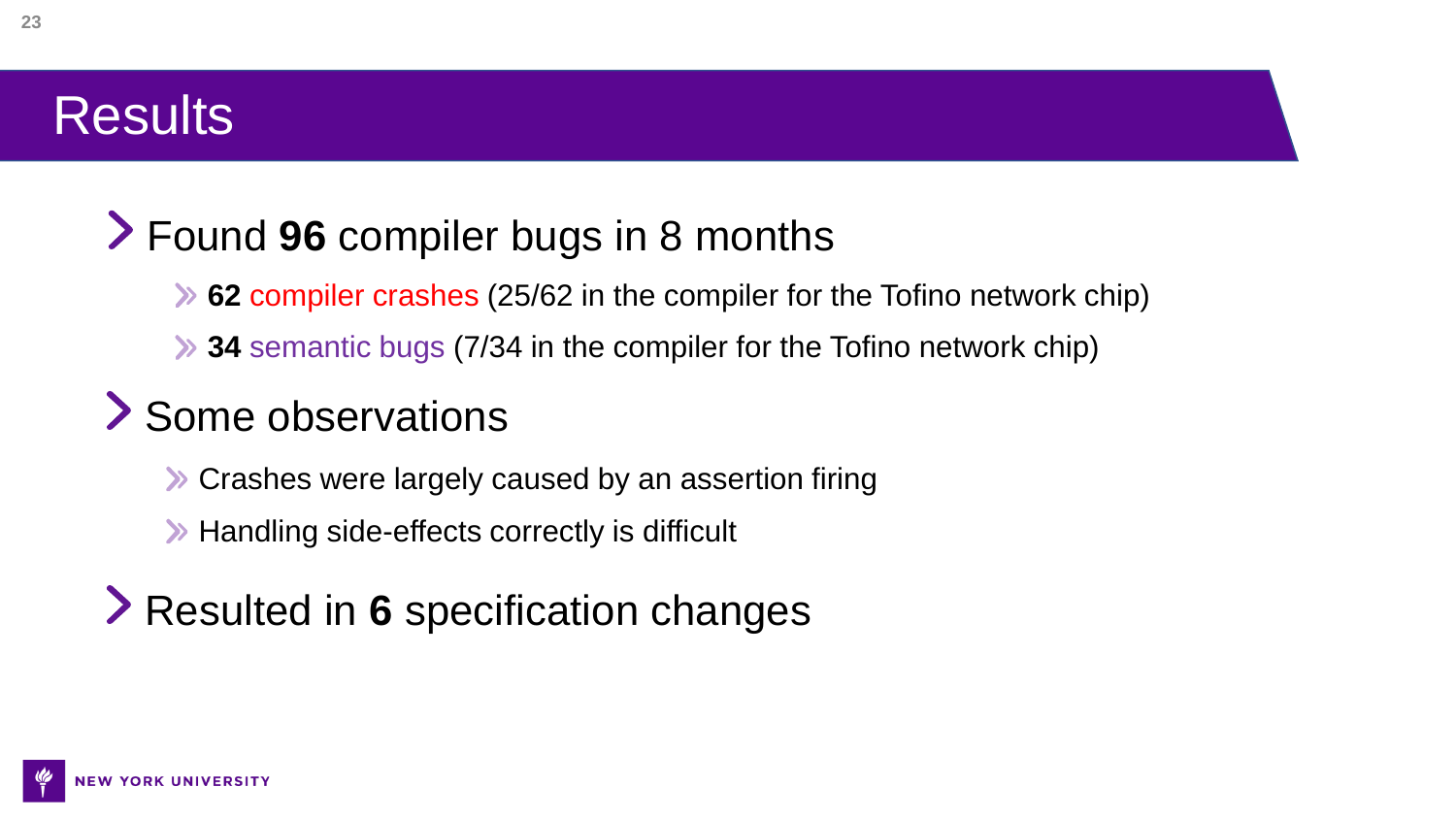# Future Work

## Develop semantics for instruction set architectures

- **Extend translation validation to back ends**
- **Ensure correctness during the entire compilation process**

## > Detect other classes of compiler bugs

- **IDED** Identify when an optimization should have been applied
- **IDED** Identify compiler passes negatively affecting performance
- Again repurpose techniques from compiler testing literature